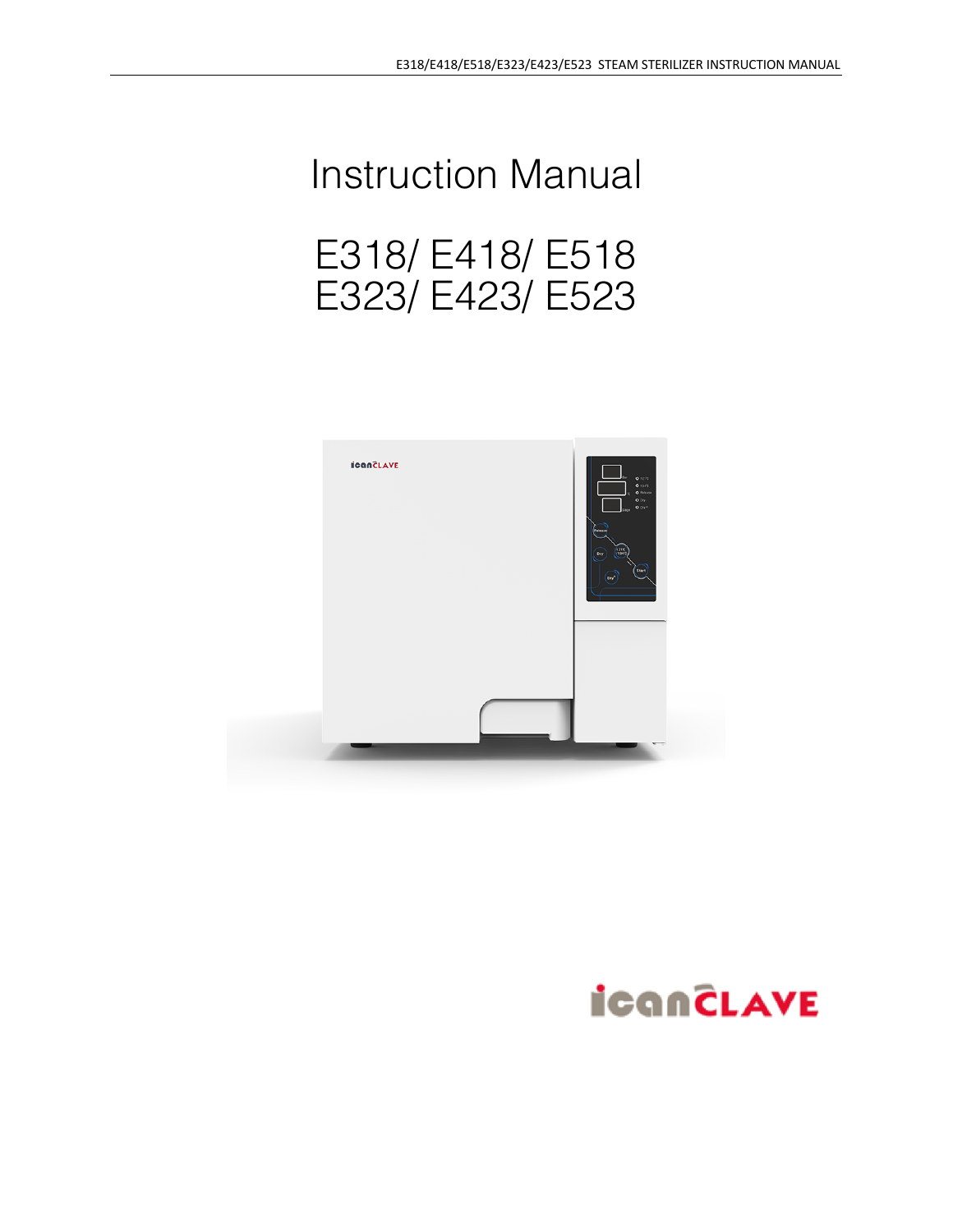Thank you for choosing our steam sterilizers.

Prior to operating this instrument, please read the operations manual carefully and follow all installation instructions.

## **Caution:**

**Be sure connect the exhaust tube and discharge container before starting the sterilizer cycle.**

> Instruction Manual STE-18-E STE-23-E

Ningbo Ican Machines Co., Ltd. No. 77 Yunlin East Road, Gulin Town, Ningbo, China. www.icanclave.com

Subject to technical changes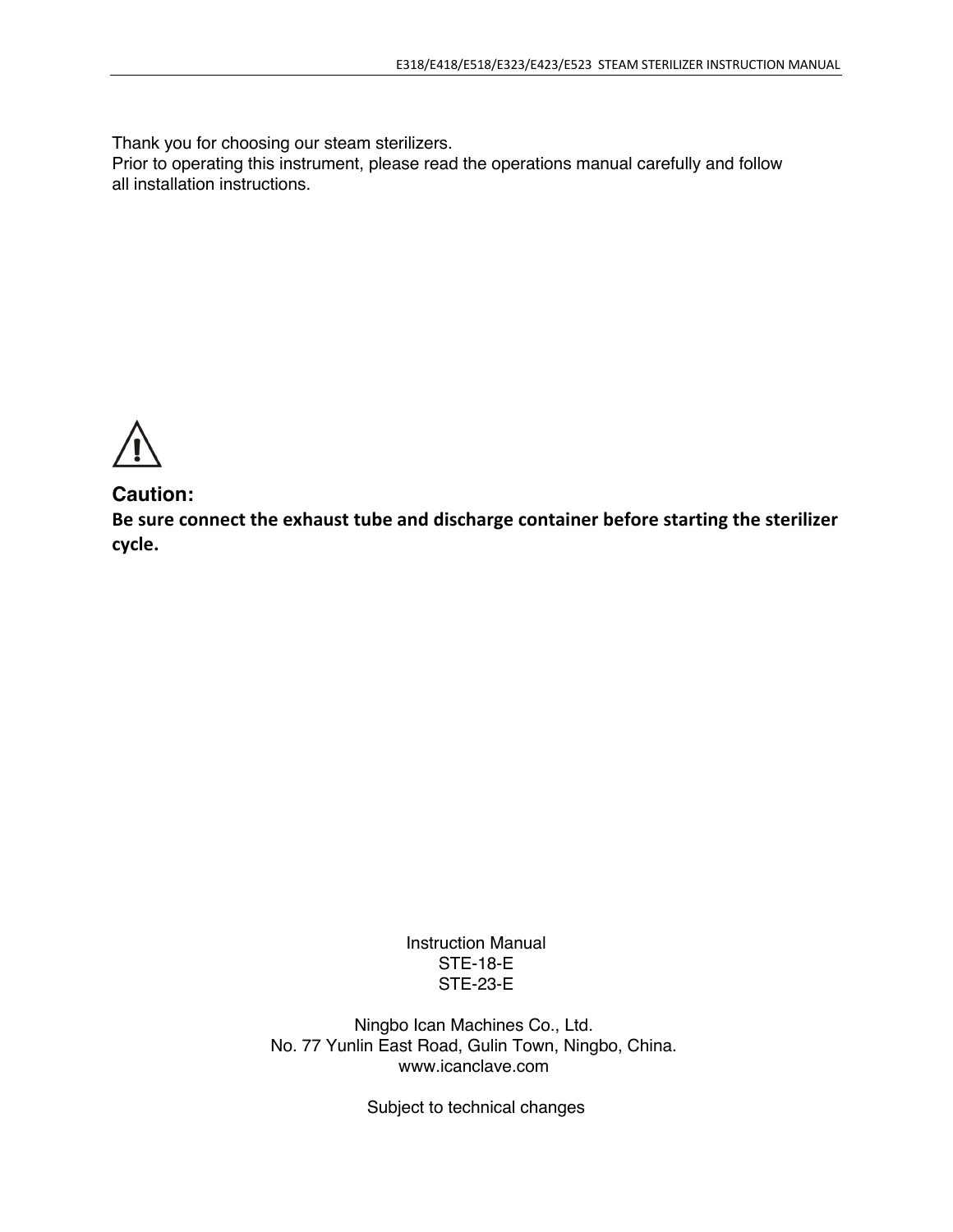### **Usage Indications**

This sterilizer is class N steam sterilizer application to solid material.

This sterilizer can be used for dental clinic, laboratory, surgical room, emergency room, ophthalmology, gynecology ,cosmetic hospital and so on.

#### **Technical Specifications**

| Order Code                      |        | E318/E323                               | E418/E423                             | E518/E523                                     |
|---------------------------------|--------|-----------------------------------------|---------------------------------------|-----------------------------------------------|
| Model Number                    |        | STE-18-E/STE-23-E                       |                                       |                                               |
| Electrical supply               |        | 220-240 V/50Hz, 110-120 V/Hz            |                                       |                                               |
| Chamber (mm, diameter/depth)    |        | Ø250×350 (18L) / Ø250×450 (23L)         |                                       |                                               |
| Power (VA)                      |        | 1500 VAC                                |                                       |                                               |
| Sterilization temperature (°C)  |        | 121 °C / 134 °C                         |                                       |                                               |
| Overall dimensions (mm)         |        | 483 x450x515 (18L) / 483 x450x615 (23L) |                                       |                                               |
| Net weight (kg)                 |        | 32/36                                   | 33/37                                 | 33.5 / 37.5                                   |
| Sterilization time              | 121 °C | Default 30min (30~60min adjustable)     |                                       |                                               |
|                                 | 134 °C | Default 10min (10~20 min adjustable)    |                                       |                                               |
| Working temperature (°C)        |        | $5 - 40$ °C                             |                                       |                                               |
| Working relative Humidity       |        | Max. 80%, non condensing                |                                       |                                               |
| Atmospheric pressure (kPa)      |        | $76 \approx 106$                        |                                       |                                               |
| Dry Time<br>(by heating)        |        | <b>NO Function</b>                      | Default 60min<br>(1~60min adjustable) | Default 60min<br>(1~60min adjustable)         |
| (by compressor)<br>$Drv + Time$ |        | <b>NO Function</b>                      | <b>NO Function</b>                    | Default 60min<br>$(1 \sim 60$ min adjustable) |

#### **Packing content**

| Sterilizer             |   |
|------------------------|---|
| Rack                   |   |
| Trays holder           |   |
| * Trays                | ∩ |
| Exhaust tube           |   |
| Door adjustment wrench |   |

\*Option max 4 trays.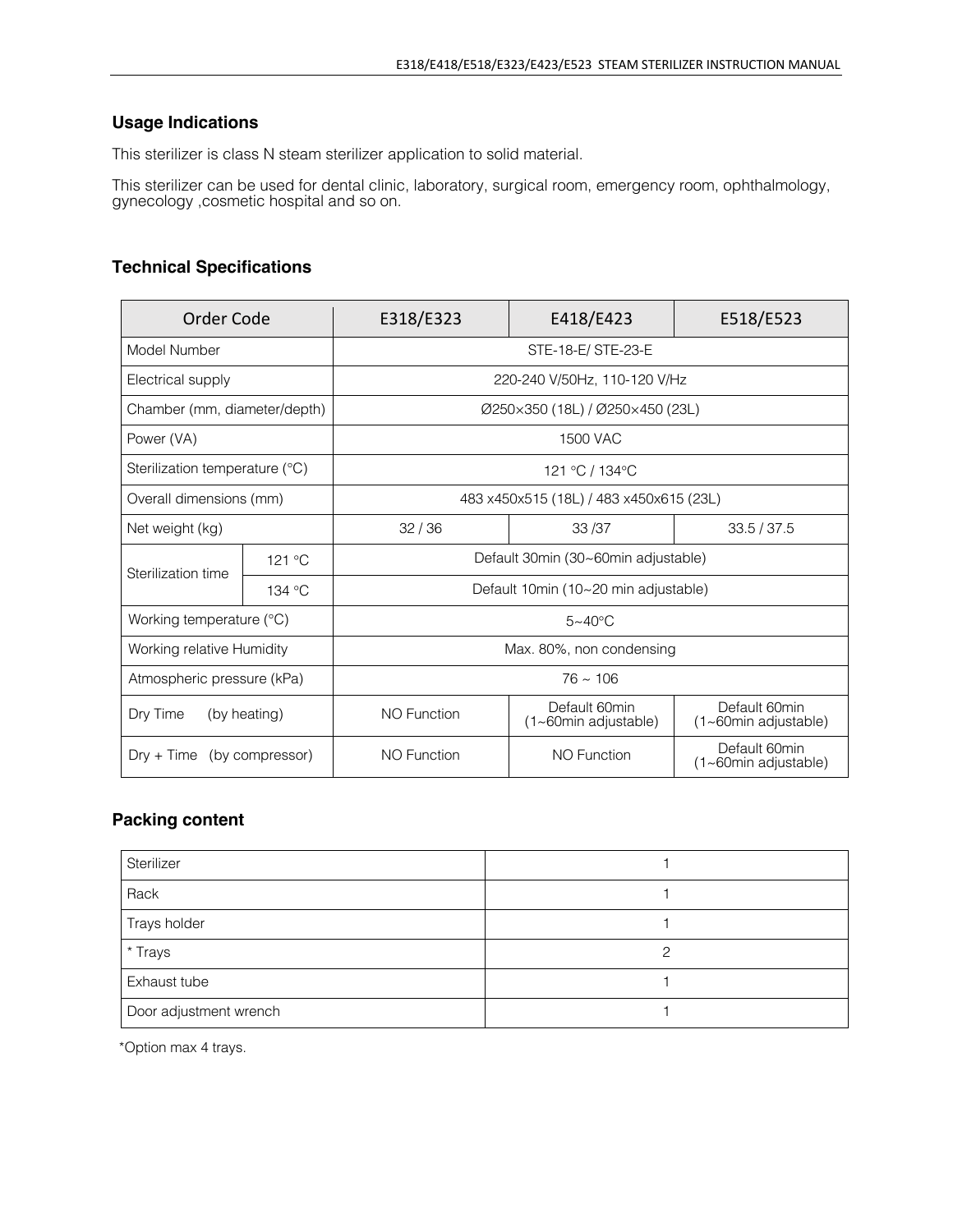#### **Sterilizer Views**



#### **Control Panel**



- 1. Pressure displaying window Display the pressure in the chamber.
- 2. Temperature displaying window Display the temperature in the chamber.
- 3. Status displaying window
- 4. Water release button Press the button to set the sterilization cycle with/without water automatic draining function. The indicator light will be on/off . Hold the button for <sup>5</sup> seconds to open the releasing valve, the indicator light will flash.
- 5. 121°C /134°C Sterilizing temperature selection button The indicator light will be on when select 121°C cycle.<br>6. Dry function button (only for  $E4^*E5^*$ )
- Dry function button (only for E4\*,E5\*) Press the button to set the sterilization cycle with/without Dry function. The indicator light will be on/off. Hold the button for 2 seconds to run dry function ,the indicator light will flash.
- 7. Start Button Start the sterilizer cycle.
- 8. Dry+ function button (only for E5\*) Press the button to set the sterilization cycle with/without air compressor drying function. The indicator light will be on/off. Hold the button for 2 seconds to run air compressor drying function , the indicator light will flash.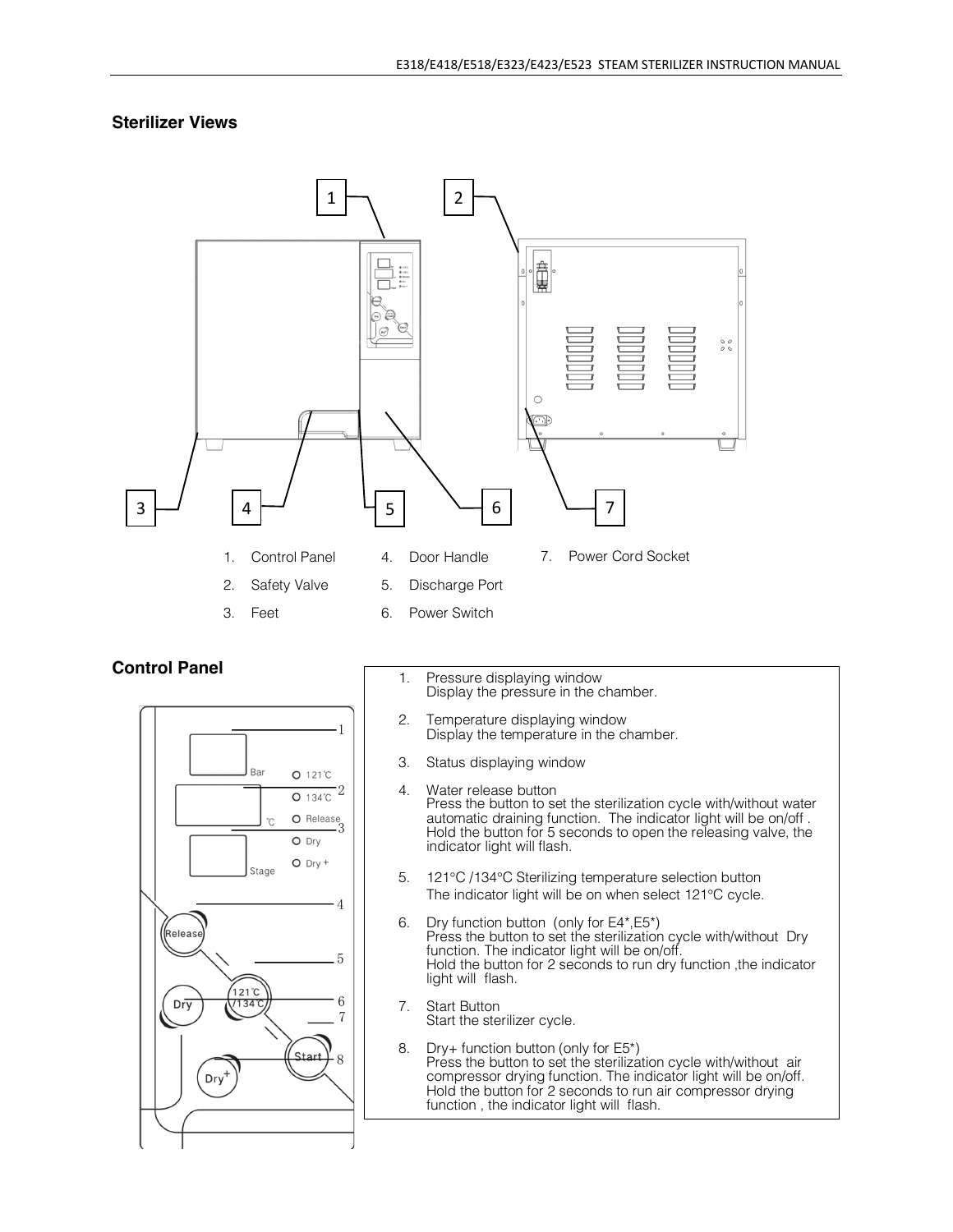#### **Installation**

- Position the device on a plane surface with minimum capacity 60 Kg.
- The sterilizer should be placed on a level worktable.
- Improper water level in the chamber could cause a sterilizer malfunction.
- Leave at least 10 cm between the device rear part and the wall. The clearance required to open the door is 40cm.
- Position the autoclave at such a height as to make it possible for the operator to check the whole sterilization chamber and carry out the normal cleaning operations.
- The room where the device is installed must have sufficient ventilation.
- Do not install the autoclave near washing basins, taps, etc. where it is likely to be splashed.
- Do not install the sterilizer nearby a heat source.
- Do not lean on the door when it is opened.
- Do not place trays, papers, fluid containers, etc. on the sterilizer.
- Check the label on back panel of sterilizer to verify voltage rating for the unit. Failure to connect the autoclave to an appropriate power supply could result in damage to the unit, and electrical shock to personnel.
- Plug power cord into a properly polarized and grounded receptacle rated. A dedicated circuit only used for the sterilizer is recommended.

#### **Setup**

- Open the door and remove all the inner contents for unpacking.
- Connect the power cord to an outlet of the appropriate voltage. (See installation).

• Connect the draining tube to the discharge port and the end of the draining tube is fixed into the discharge container and always up the max water level of the container (preferably a metal container; if it is a plastic container, make sure that the container is filled with a part of cold water to prevent high temperature deformation).

• To power on, press the main switch, the machine turns on the LED.

Note: If the door is open, the display will show "do"; When the door is closed, the display will show "Ld".

#### **Preparation of sterilization materials**

For the most effective sterilization and to preserve the sample, please follow below:

- Clean instruments immediately after use.
- Treat the instruments by ultrasonic cleaner.
- Residual chemicals left over after cleaning and disinfecting process may damage and corrode parts of the autoclave, always rinse off the instruments using distilled water.
- Follow instrument manufacturer's guidelines and recommendations for handling and cleaning instruments prior to sterilization.
- Check the manufacturer' s instructions as to the proper procedure for sterilizing of each item.
- Arrange the samples of different materials on different trays or with at least 3cm of space between them.
- Clean and dry instruments thoroughly before placing them into tray.

#### **Fill water**

Fill with the chamber by distilled water (or deionized water. Caution: Water must cover the heater inside the chamber.

#### **Select the sterilization program**

Press the 121°C /134°C button to select the sterilization program. The indicator light will be on if program selected.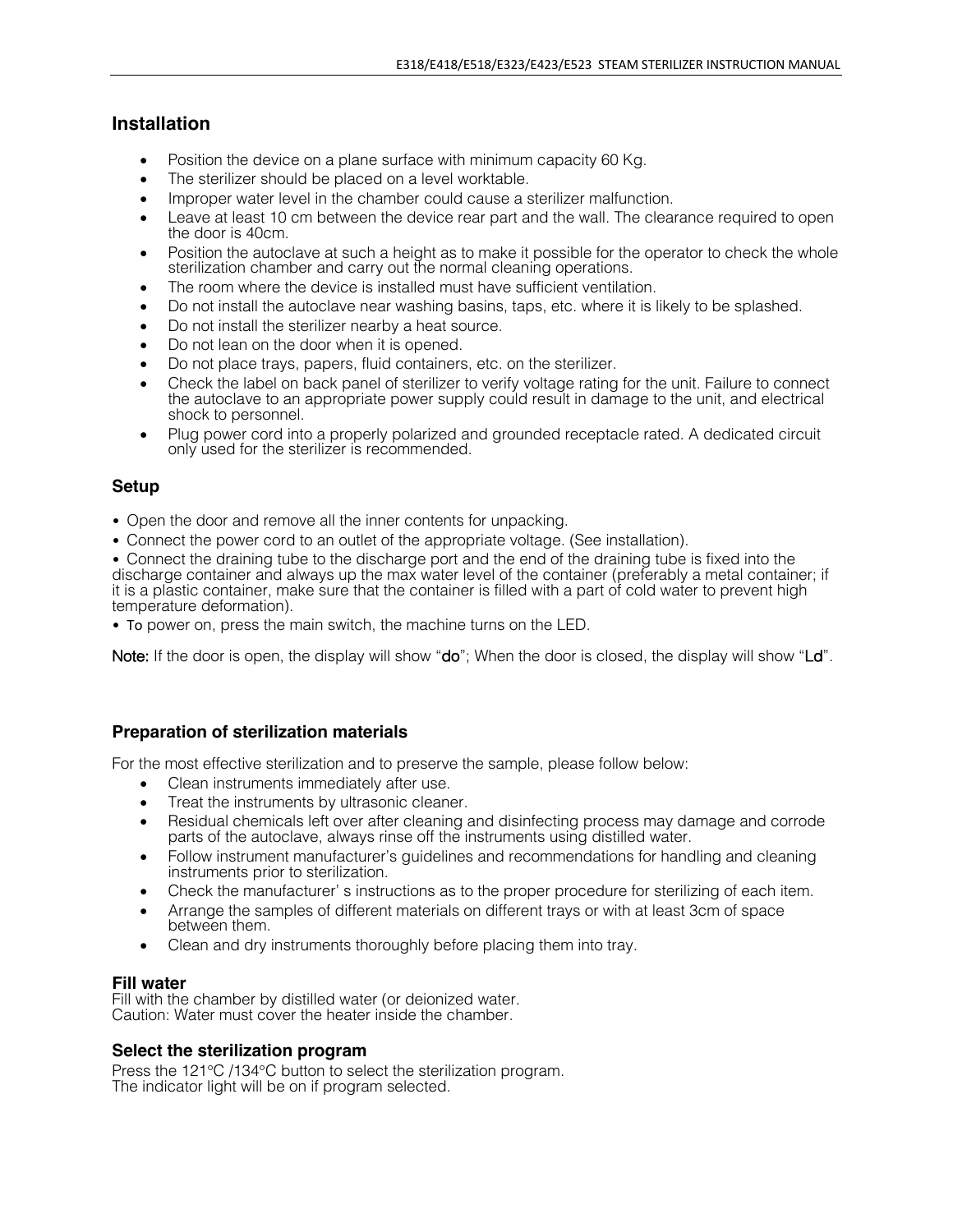| Program | Type           | Max. Load (kg) | Max. Load per tray(kg) |
|---------|----------------|----------------|------------------------|
| 121 °C  | solid material | 2.4            | 1 2                    |
| 134 °C  | solid material | 24             | 12                     |

#### **Set the sterilization cycle with/without automatic water draining**

The sterilization with automatic water draining is by default setting. If you want to set the sterilization cycle without the water draining, you can press the "release" button to off the indicator light.

#### **Dry set** (Only E4\* and E5\*)

If you want to set the cycle with drying after sterilization, you can press the "Dry" button and the indicator

Note: When the "dry" be set, the "release" will set automatically.

#### **Dry+ set** (Only E5\*)

If you want to set the cycle with drying by air compressor after sterilization, you can press the "Dry +".<br>button and the indicator light will be on. Note: When the "Dry+" be set, the "release" and "Dry" will set automatically.

#### **Materials loading**

After selecting program, the materials to be sterilized can be placed on the tray placed inside the chamber using the tray handle.

#### **Close door**

After the instruments are loaded, you may close the chamber door. The display will show the current internal temperature.

**Caution:** You must turn the door handle to the maximum position, to make sure the door be completely closed.

#### **Start the sterilization program.**

After the "Start" button is pressed, the sterilizers will begin the cycle automatically. **Note:**

Please make sure there has enough water inside the chamber before starting the cycle. The draining tube must be always connected to the discharge port and the end of the draining tube must be fixed into the discharge container.

#### **Heating up phase**

Status window display "HE".

#### **Sterilization phase**

Status window display countdown.

#### **Exhaust phase**

Status window display "PL".

"Release" indicator flash in the period of water draining. (only if set the sterilization cycle with automatic draining).

**Drying Phase (Only E4\* and E5\*)**<br>Status window display "dr".<br>"Dry" indicator flash in the period of drying.

Note: It is better open the door to a small gap to make better drying. And the sterilizer will intermittently sound "beep" to remind the user to open the door during the drying.

#### **Drying+ Phase** (Only E5\*).

Status window display "dr".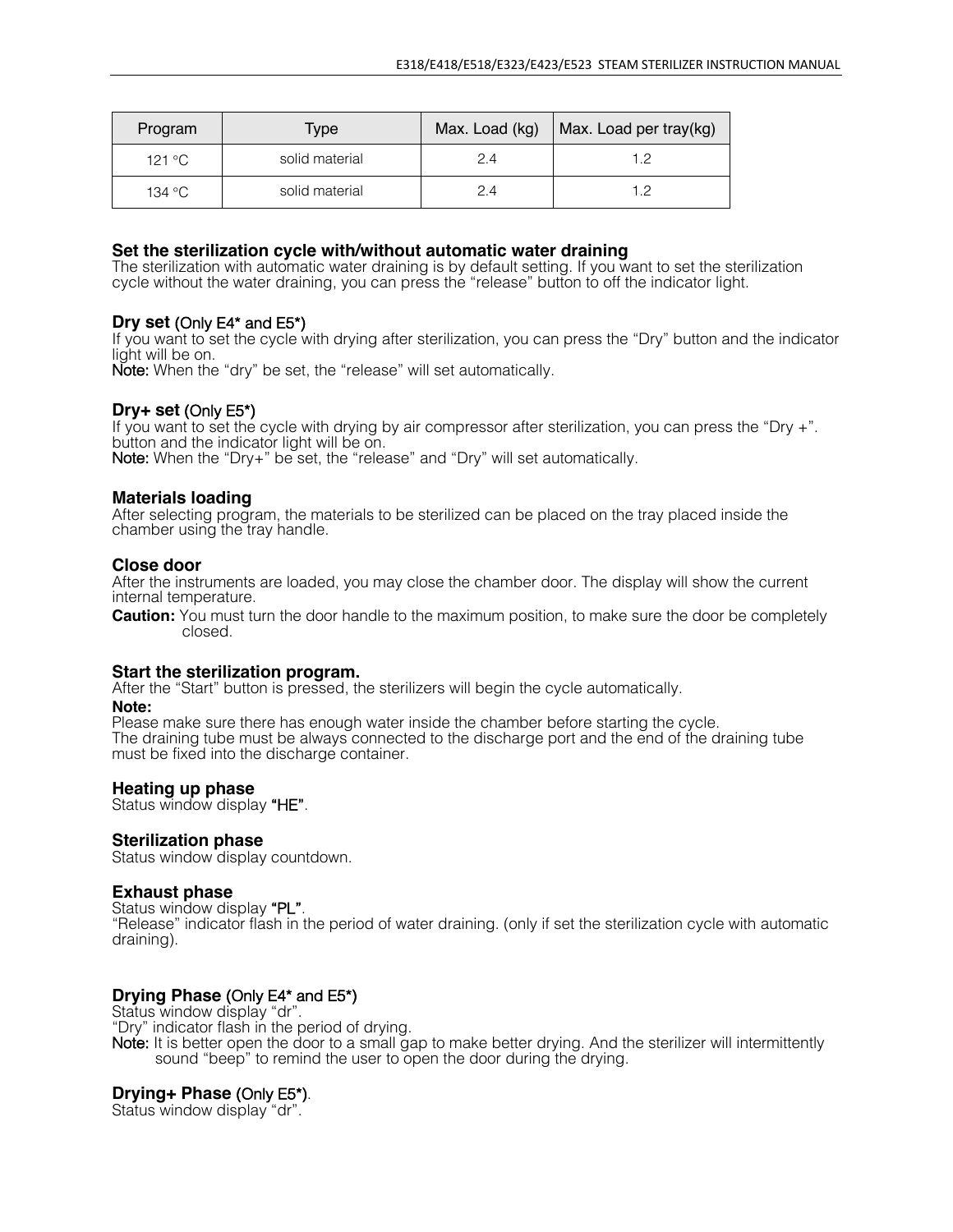Both "Dry" and "Dry+" indicator flash in the period of drying.<br>Note: "Dry+" always work together with "Dry".

#### **End of cycle**

After the sterilization is complete, you will hear a beep and the screen will show "Ed". Caution:

Please take the trays out with instruments only by the tray holder.

Note:

After each cycle, please check the water level of the chamber.

#### **Manual Water Drainage**

Hold the "release" button until the indicator light flash, to open the releasing valve to drain the water by manually.

Note: It must been did when the door be open.

#### **Running "Dry" by manual** (only E4\* and E5\*)

If you want to run dry function, please hold "Dry" button for 2 seconds, and the indicator will flash.<br>Press "Dry" button to stop drying. Note: It is better open the door to a small gap to make better drying.

#### **Running "Dry +" by manual** (only E5\*)

If you want to run air compressor drying function, please hold "Dry+" button for 2 seconds, and the indicator will flash. Press "Dry+" button to stop drying.

#### 121°C sterilization time **adjusting**

Factory Default: 30min; Adjustable range: 30~60min Hold "121°C" button while switch on the power, set the time by press 121°C(+) /134°C(-) button, Status window display the time, press "Start" button to save and exit.

#### 134°C sterilization time **adjusting**

Factory Default: 10min; Adjustable range: 10~20min Hold "134°C" button while switch on the power, set the time by press 121°C(+) /134°C(-) button, Status window display the time, press "Start" button to save and exit.

#### **"Dry" time setting**

Factory Default: 60min; Adjustable range: 1~60min Hold "Dry" button while switch on the power, set the time by press 121°C(+) /134°C(-) button, Status window display the time , press "Start" button to save and exit.

#### **"Dry+" time setting**

Factory Default: 60min; Adjustable range: 1~60min Hold "Dry+" button while switch on the power, set the time by press 121°C(+) /134°C(-) button, Status window display the time, press "Start" button to save and exit.

#### **Error codes**

| Code | Description        | Proposed solution                                              |
|------|--------------------|----------------------------------------------------------------|
| E1   | Heater overheating | Check the water level in the chamber.<br>Check the Thermostat. |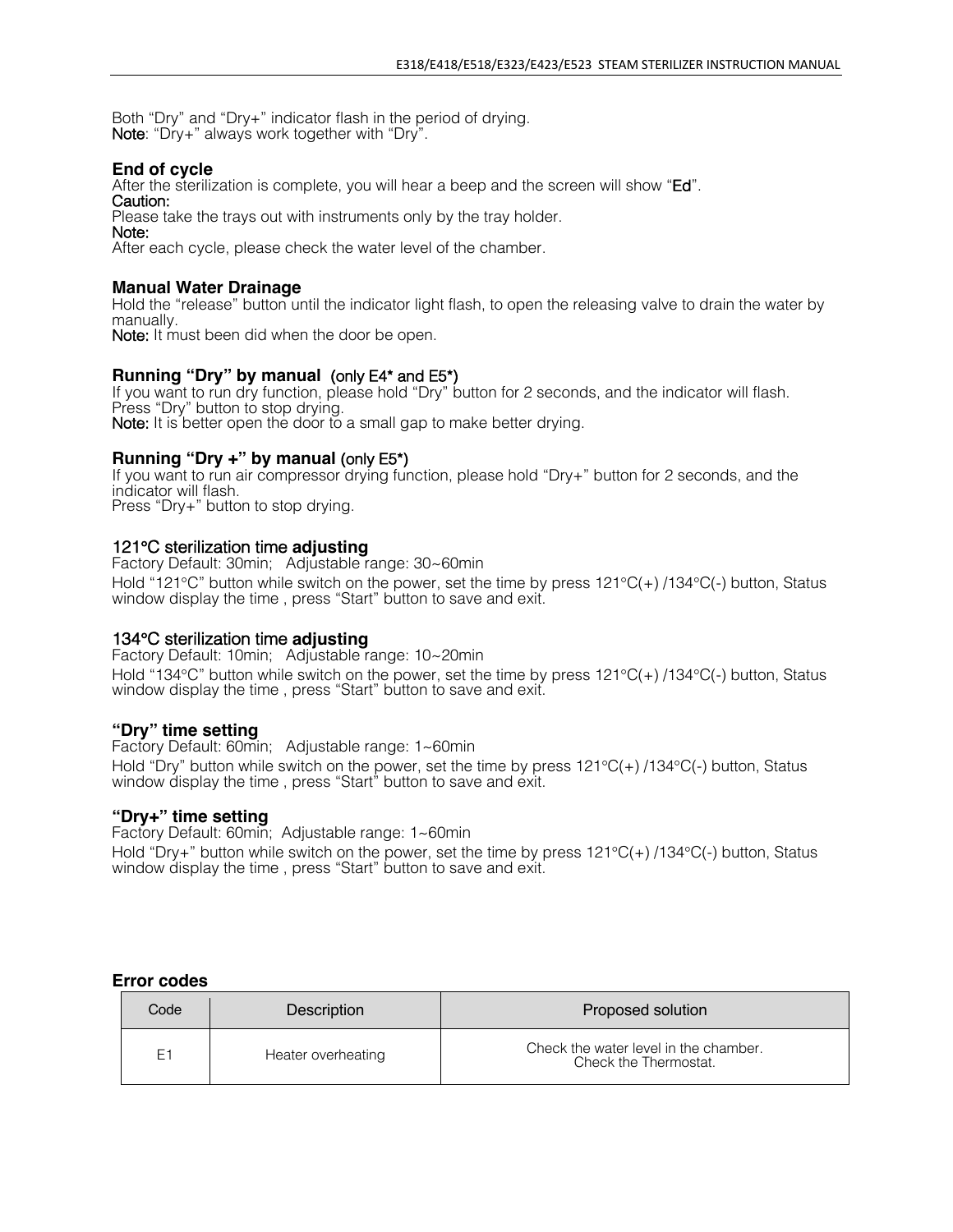| E <sub>2</sub> | Chamber overheating                                                                   | Check temperature sensor inside the chamber.                                                                       |
|----------------|---------------------------------------------------------------------------------------|--------------------------------------------------------------------------------------------------------------------|
| E <sub>3</sub> | Chamber wall overheating                                                              | Check temperature sensor for the chamber wall.                                                                     |
| E4             | Heating overtime                                                                      | Somewhere is leaking. Check the door seal.<br>Heater malfunction.                                                  |
| E6             | During operation, the door has<br>been opened or the door micro<br>switch is damaged. | Confirm that the door handle has been closed to the maximum<br>position.<br>Check or replace the door micro switch |

#### **Maintenance**

| Frequency  | Maintenance Operation                         |
|------------|-----------------------------------------------|
| Monthly    | Clean the door seal.                          |
| Weekly     | Clean the chamber, the trays and<br>the rack. |
| Every Year | Replace the door seal.                        |

#### **Clean Chamber, Trays, Door Seal, chamber filter and Tray Rack.**

Remove the trays and tray rack from the chamber. Clean trays, rack and inside of chamber with mild soap.

Rinse the trays, rack and inside of chamber with a smooth cloth and distilled water.

Examine gaskets for possible damage.

Clean gasket and mating surfaces with a damp cloth.

Note: Do not use bleaching agents or any abrasive materials / substances in chamber. Failure to comply may result in damage to the chamber and/or other components.

Caution: To prevent burns, allow unit to cool before cleaning gaskets and mating surfaces.

#### **Door adjustment**

Under normal circumstances the chamber door does not require adjustments. However, if the seal fails (resulting in steam leaking from the front of the chamber), you may use the spanner tool to tighten the door seal.

Open the door and Insert the spanner tool in the gap beneath the plastic cover; use the spanner to grip the adjusting nut. Turn the nut counter clockwise. This will tighten the sealing plate.